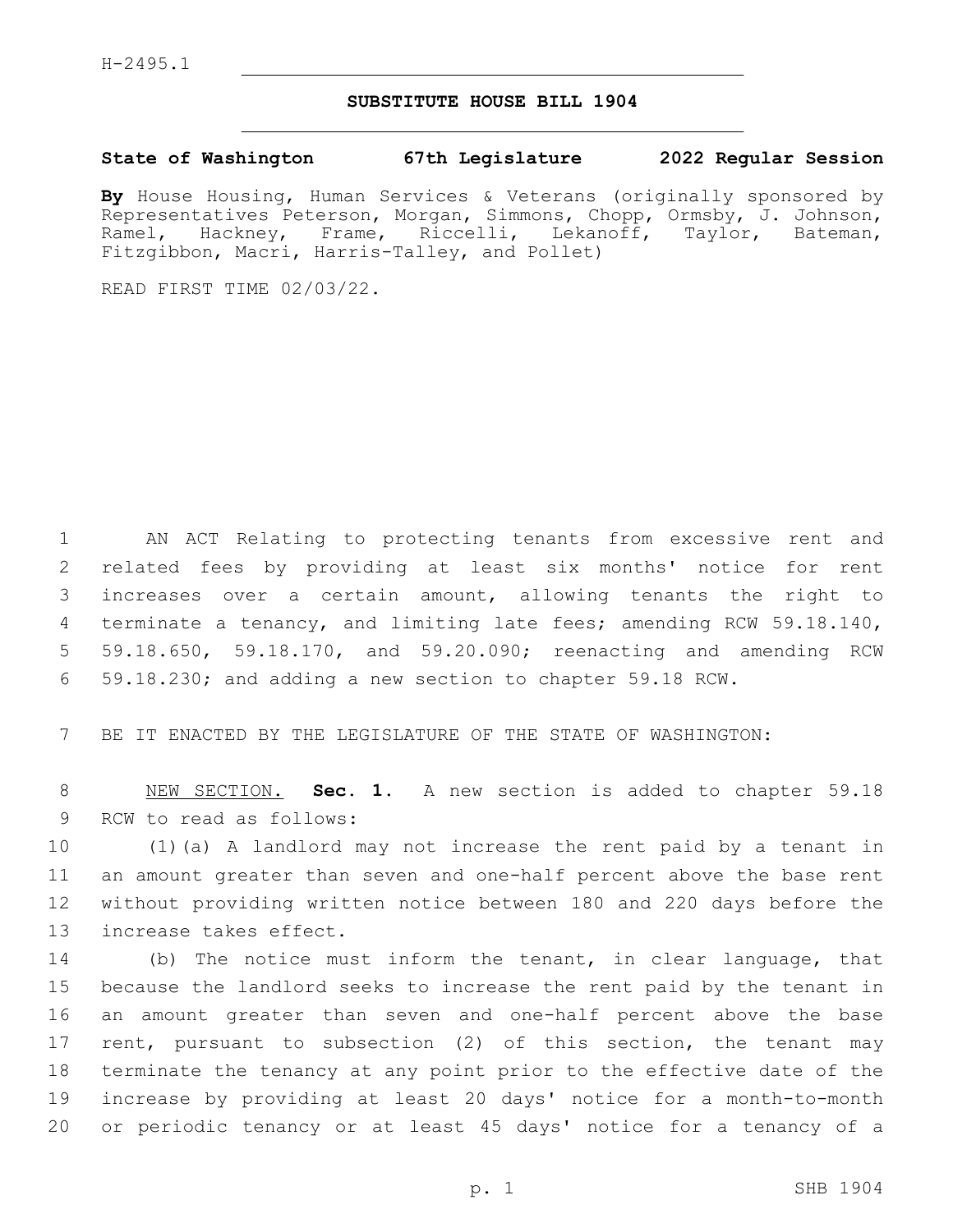specified period and, in that case, shall only owe pro rata rent through the date upon which the tenant surrenders the premises.

 (2) If a landlord seeks to increase the amount of rent by more than seven and one-half percent, the tenant may terminate the tenancy at any point prior to the effective date of the increase by providing at least 20 days' notice for a month-to-month or periodic tenancy or at least 45 days' notice for a tenancy of a specified period and, in that case, shall only owe pro rata rent through the date upon which 9 the tenant surrenders the premises.

 (3)(a) Any notice of an increase in the amount of rent under this section must be served in accordance with RCW 59.12.040.

 (b) A landlord may not charge a tenant for the service of any 13 notice required by this section.

 (4) A landlord may not increase the rent an amount greater than seven and one-half percent above the base rent except in accordance with this section. A tenant who is charged rent in violation of this section, and pays rent in excess of amounts permitted by this section, shall have a cause of action against the landlord to recover actual damages in the amount of the excess rent paid, together with treble damages, costs, and reasonable attorneys' fees.

 (5) For the purposes of this section, "base rent" means the lowest monthly or periodic rent paid by the tenant in the 12 months preceding the date of the notice of rent increase. "Base rent" does not include amounts paid for utilities where such amounts are paid separately from rent and are based upon actual utility usage and the amount billed by the utility company or service provider.

 **Sec. 2.** RCW 59.18.140 and 2019 c 105 s 1 are each amended to read as follows:28

 (1) The tenant shall conform to all reasonable obligations or restrictions, whether denominated by the landlord as rules, rental agreement, rent, or otherwise, concerning the use, occupation, and maintenance of his or her dwelling unit, appurtenances thereto, and the property of which the dwelling unit is a part if such obligations and restrictions are not in violation of any of the terms of this 35 chapter and are not otherwise contrary to law, and if such obligations and restrictions are brought to the attention of the tenant at the time of his or her initial occupancy of the dwelling unit and thus become part of the rental agreement.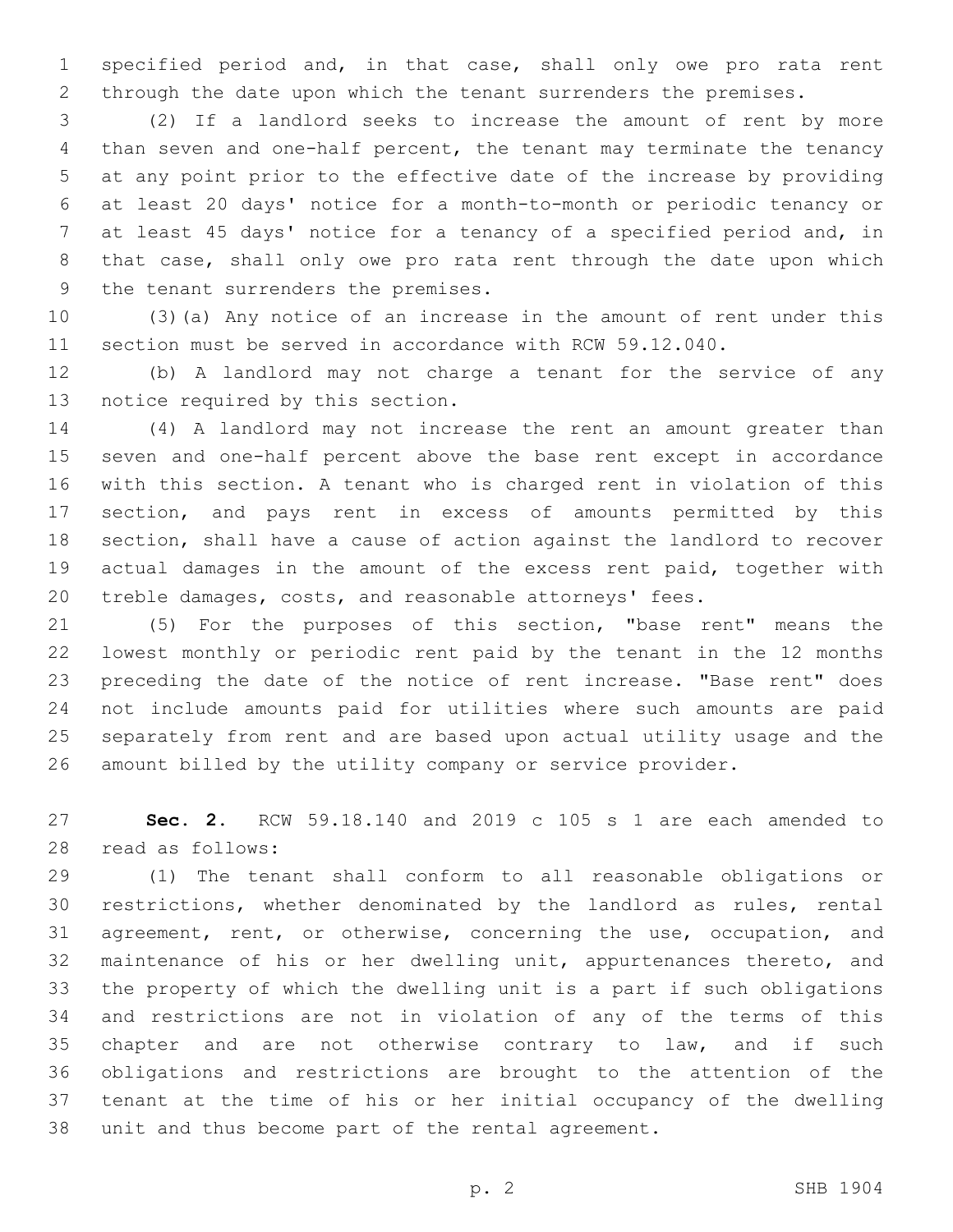(2) Except for termination of tenancy and an increase in the 2 amount of rent, after  $((\text{thirty}))$  30 days written notice to each affected tenant, a new rule of tenancy may become effective upon completion of the term of the rental agreement or sooner upon mutual 5 consent.

6 (3)(a) Except as provided in section  $1(1)(a)$  of this act and (b) 7 of this subsection, a landlord shall provide a minimum of  $((s+$  60 days' prior written notice of an increase in the amount of rent to each affected tenant, and any increase in the amount of rent may not become effective prior to the completion of the term of the rental 11 agreement.

 (b) If the rental agreement governs a subsidized tenancy where the amount of rent is based on the income of the tenant or circumstances specific to the subsidized household, a landlord shall 15 provide a minimum of ((thirty)) 30 days' prior written notice of an increase in the amount of rent to each affected tenant. An increase in the amount of rent may become effective upon completion of the term of the rental agreement or sooner upon mutual consent.

 **Sec. 3.** RCW 59.18.650 and 2021 c 212 s 2 are each amended to 20 read as follows:

 (1)(a) A landlord may not evict a tenant, refuse to continue a tenancy, or end a periodic tenancy except for the causes enumerated in subsection (2) of this section and as otherwise provided in this 24 subsection.

 (b) If a landlord and tenant enter into a rental agreement that provides for the tenancy to continue for an indefinite period on a month-to-month or periodic basis after the agreement expires, the landlord may not end the tenancy except for the causes enumerated in subsection (2) of this section; however, a landlord may end such a tenancy at the end of the initial period of the rental agreement 31 without cause only if:

 (i) At the inception of the tenancy, the landlord and tenant entered into a rental agreement between six and 12 months; and

 (ii) The landlord has provided the tenant before the end of the initial lease period at least 60 days' advance written notice ending the tenancy, served in a manner consistent with RCW 59.12.040.

 (c) If a landlord and tenant enter into a rental agreement for a specified period in which the tenancy by the terms of the rental agreement does not continue for an indefinite period on a month-to-

p. 3 SHB 1904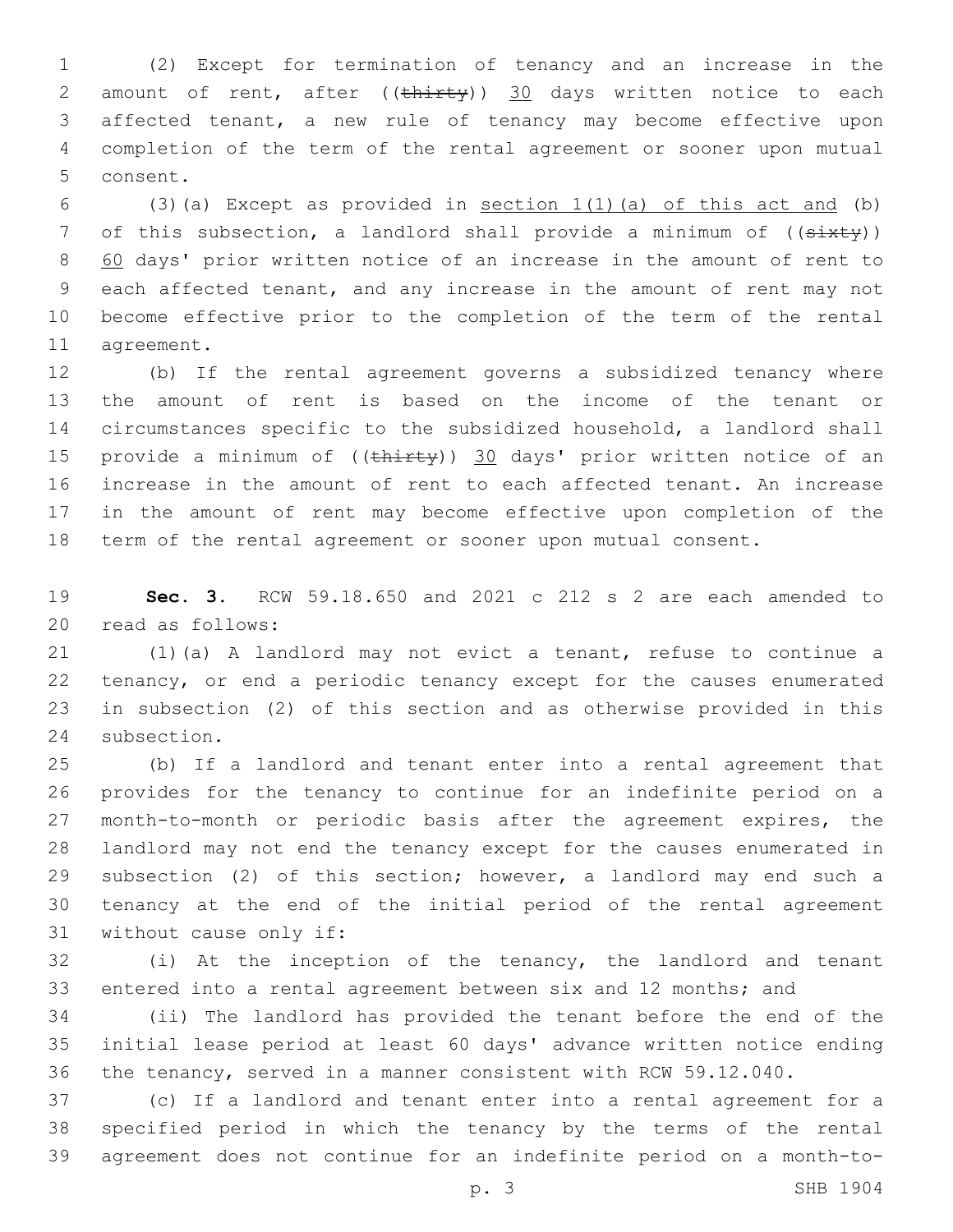month or periodic basis after the end of the specified period, the landlord may end such a tenancy without cause upon expiration of the 3 specified period only if:

 (i) At the inception of the tenancy, the landlord and tenant entered into a rental agreement of 12 months or more for a specified period, or the landlord and tenant have continuously and without interruption entered into successive rental agreements of six months 8 or more for a specified period since the inception of the tenancy;

 (ii) The landlord has provided the tenant before the end of the specified period at least 60 days' advance written notice that the tenancy will be deemed expired at the end of such specified period, served in a manner consistent with RCW 59.12.040; and

 (iii) The tenancy has not been for an indefinite period on a month-to-month or periodic basis at any point since the inception of the tenancy. However, for any tenancy of an indefinite period in existence as of May 10, 2021, if the landlord and tenant enter into a rental agreement between May 10, 2021, and three months following the expiration of the governor's proclamation 20-19.6 or any extensions thereof, the landlord may exercise rights under this subsection (1)(c) as if the rental agreement was entered into at the inception of the tenancy provided that the rental agreement is otherwise in 22 accordance with this subsection  $(1)(c)$ .

 (d) For all other tenancies of a specified period not covered under (b) or (c) of this subsection, and for tenancies of an indefinite period on a month-to-month or periodic basis, a landlord may not end the tenancy except for the causes enumerated in subsection (2) of this section. Upon the end date of the tenancy of a specified period, the tenancy becomes a month-to-month tenancy.

 (e) Nothing prohibits a landlord and tenant from entering into subsequent lease agreements that are in compliance with the 31 requirements in subsection (2) of this section.

 (f) A tenant may end a tenancy for a specified time by providing notice in writing not less than 20 days prior to the ending date of the specified time unless a shorter time period is allowed due to a 35 rent increase as specified under section 1(2) of this act.

 (2) The following reasons listed in this subsection constitute 37 cause pursuant to subsection (1) of this section:

 (a) The tenant continues in possession in person or by subtenant after a default in the payment of rent, and after written notice 40 requiring, in the alternative, the payment of the rent or the

p. 4 SHB 1904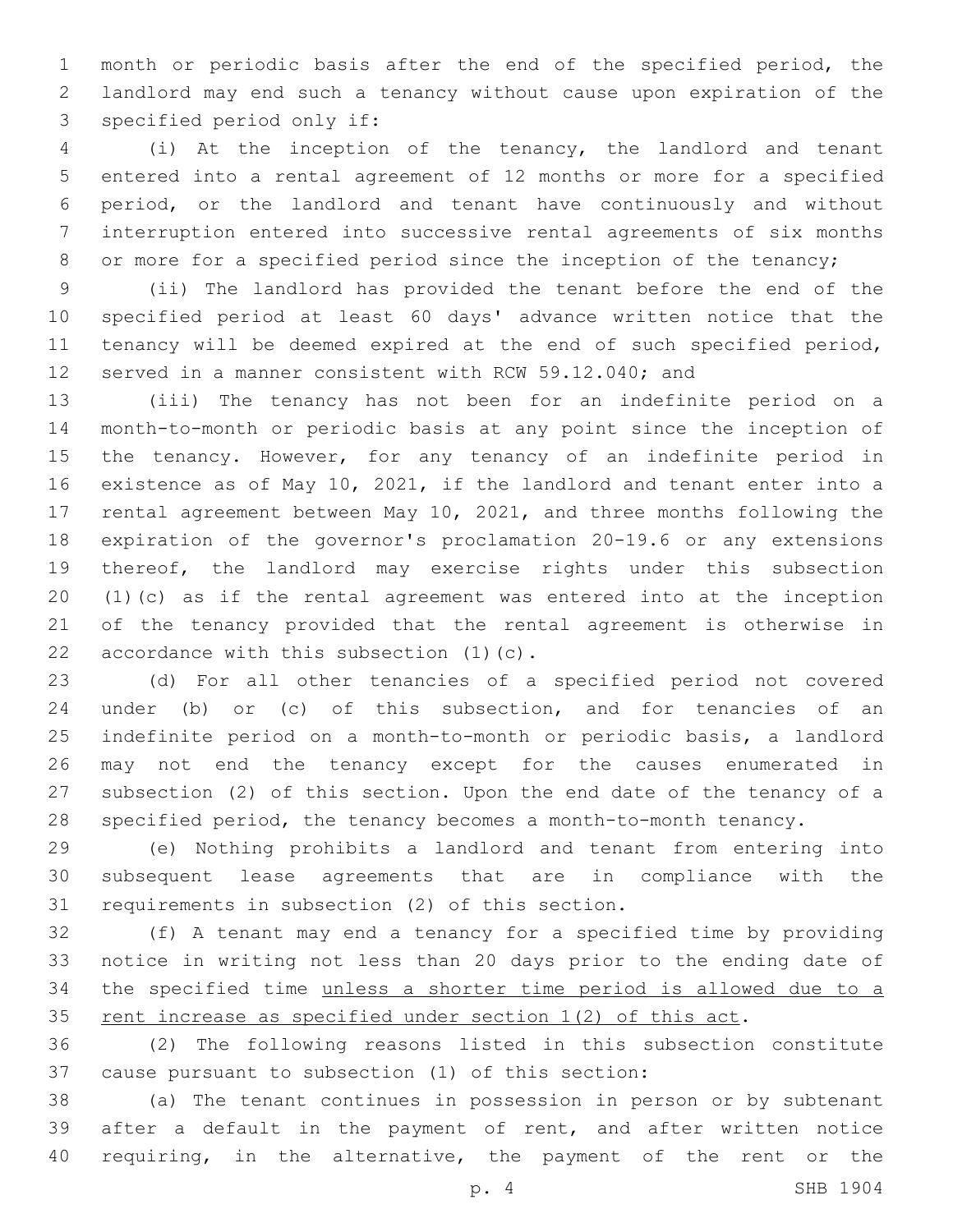surrender of the detained premises has remained uncomplied with for the period set forth in RCW 59.12.030(3) for tenants subject to this chapter. The written notice may be served at any time after the rent 4 becomes due;

 (b) The tenant continues in possession after substantial breach of a material program requirement of subsidized housing, material term subscribed to by the tenant within the lease or rental agreement, or a tenant obligation imposed by law, other than one for monetary damages, and after the landlord has served written notice specifying the acts or omissions constituting the breach and requiring, in the alternative, that the breach be remedied or the 12 rental agreement will end, and the breach has not been adequately remedied by the date specified in the notice, which date must be at 14 least 10 days after service of the notice;

 (c) The tenant continues in possession after having received at least three days' advance written notice to quit after he or she commits or permits waste or nuisance upon the premises, unlawful 18 activity that affects the use and enjoyment of the premises, or other substantial or repeated and unreasonable interference with the use and enjoyment of the premises by the landlord or neighbors of the 21 tenant;

 (d) The tenant continues in possession after the landlord of a dwelling unit in good faith seeks possession so that the owner or his or her immediate family may occupy the unit as that person's principal residence and no substantially equivalent unit is vacant and available to house the owner or his or her immediate family in the same building, and the owner has provided at least 90 days' advance written notice of the date the tenant's possession is to end. There is a rebuttable presumption that the owner did not act in good faith if the owner or immediate family fails to occupy the unit as a principal residence for at least 60 consecutive days during the 90 days immediately after the tenant vacated the unit pursuant to a notice to vacate using this subsection (2)(d) as the cause for the 34 lease ending;

 (e) The tenant continues in possession after the owner elects to sell a single-family residence and the landlord has provided at least 90 days' advance written notice of the date the tenant's possession is to end. For the purposes of this subsection (2)(e), an owner "elects to sell" when the owner makes reasonable attempts to sell the dwelling within 30 days after the tenant has vacated, including, at a

p. 5 SHB 1904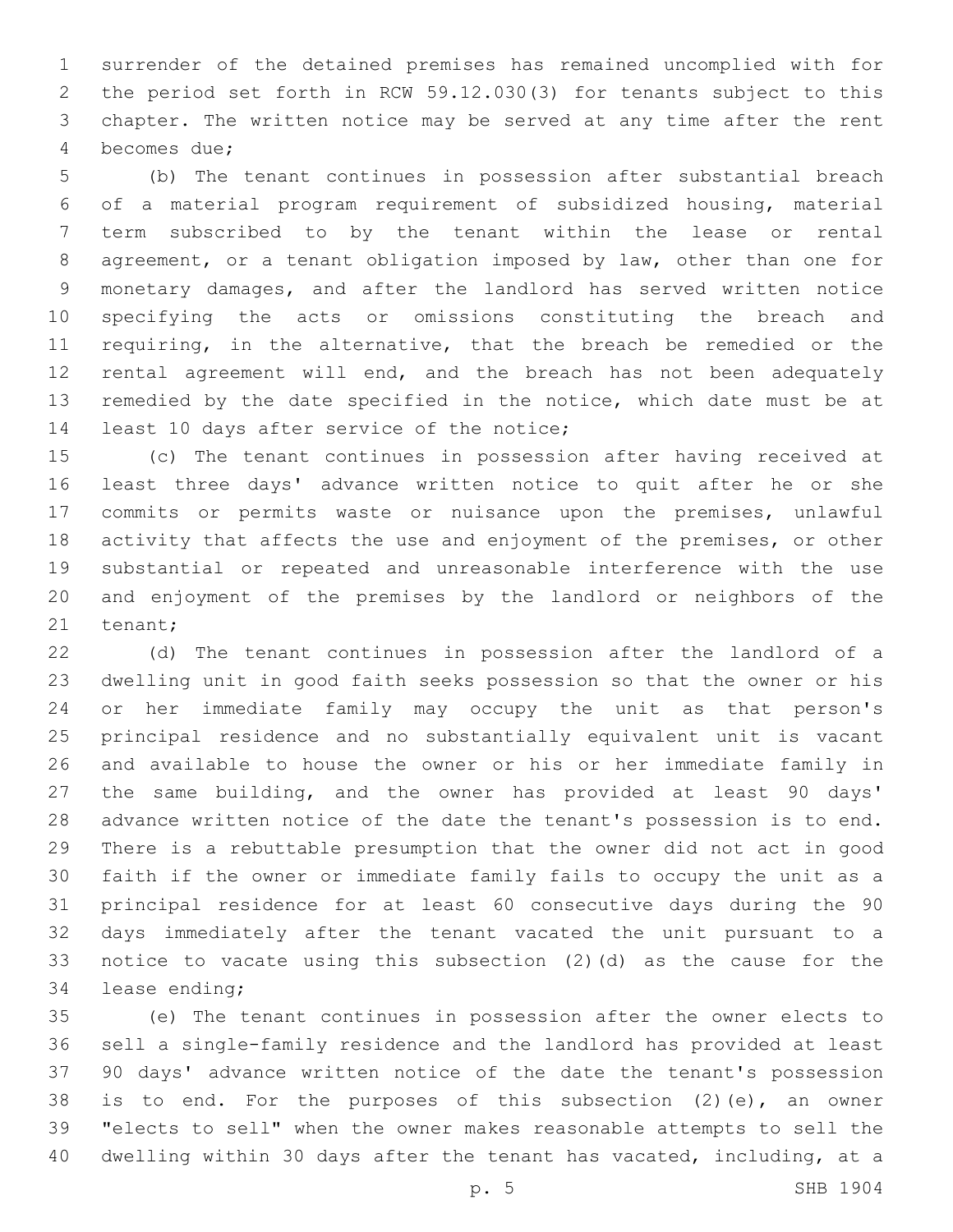minimum, listing it for sale at a reasonable price with a realty agency or advertising it for sale at a reasonable price by listing it on the real estate multiple listing service. There shall be a rebuttable presumption that the owner did not intend to sell the unit if:5

 (i) Within 30 days after the tenant has vacated, the owner does not list the single-family dwelling unit for sale at a reasonable price with a realty agency or advertise it for sale at a reasonable price by listing it on the real estate multiple listing service; or

 (ii) Within 90 days after the date the tenant vacated or the date 11 the property was listed for sale, whichever is later, the owner withdraws the rental unit from the market, the landlord rents the unit to someone other than the former tenant, or the landlord 14 otherwise indicates that the owner does not intend to sell the unit;

 (f) The tenant continues in possession of the premises after the landlord serves the tenant with advance written notice pursuant to 17 RCW 59.18.200(2)(c);

 (g) The tenant continues in possession after the owner elects to withdraw the premises to pursue a conversion pursuant to RCW 20 64.34.440 or 64.90.655;

 (h) The tenant continues in possession, after the landlord has provided at least 30 days' advance written notice to vacate that: (i) The premises has been certified or condemned as uninhabitable by a local agency charged with the authority to issue such an order; and (ii) continued habitation of the premises would subject the landlord to civil or criminal penalties. However, if the terms of the local agency's order do not allow the landlord to provide at least 30 days' advance written notice, the landlord must provide as much advance written notice as is possible and still comply with the order;

 (i) The tenant continues in possession after an owner or lessor, with whom the tenant shares the dwelling unit or access to a common kitchen or bathroom area, has served at least 20 days' advance 33 written notice to vacate prior to the end of the rental term or, if a 34 periodic tenancy, the end of the rental period;

 (j) The tenant continues in possession of a dwelling unit in transitional housing after having received at least 30 days' advance written notice to vacate in advance of the expiration of the transitional housing program, the tenant has aged out of the transitional housing program, or the tenant has completed an educational or training or service program and is no longer eligible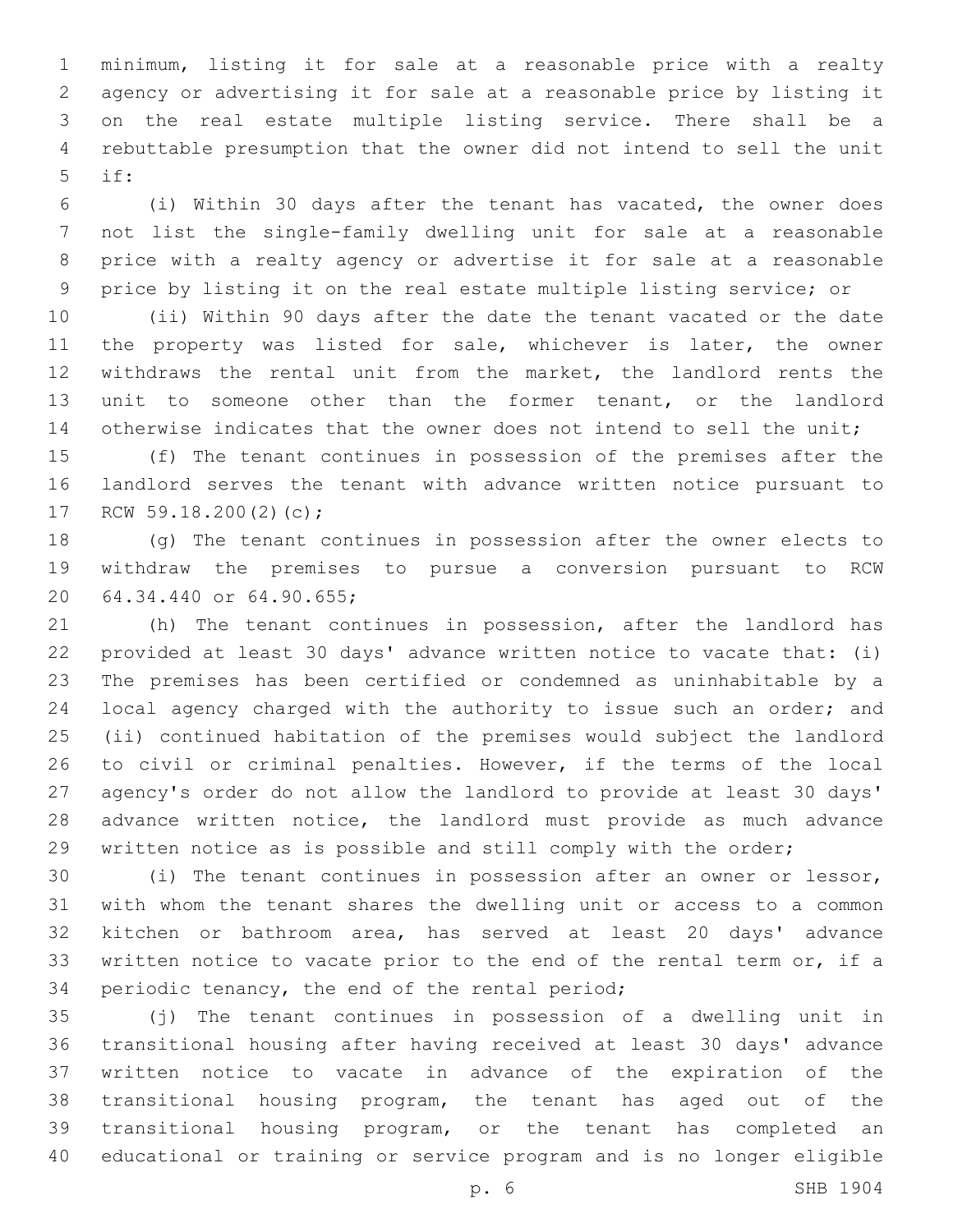to participate in the transitional housing program. Nothing in this subsection (2)(j) prohibits the ending of a tenancy in transitional housing for any of the other causes specified in this subsection;

 (k) The tenant continues in possession of a dwelling unit after the expiration of a rental agreement without signing a proposed new rental agreement proffered by the landlord; provided, that the landlord proffered the proposed new rental agreement at least 30 days prior to the expiration of the current rental agreement and that any new terms and conditions of the proposed new rental agreement are reasonable. This subsection (2)(k) does not apply to tenants whose 11 tenancies are or have become periodic;

 (l) The tenant continues in possession after having received at least 30 days' advance written notice to vacate due to intentional, knowing, and material misrepresentations or omissions made on the 15 tenant's application at the inception of the tenancy that, had these misrepresentations or omissions not been made, would have resulted in the landlord requesting additional information or taking an adverse 18 action;

 (m) The tenant continues in possession after having received at least 60 days' advance written notice to vacate for other good cause prior to the end of the period or rental agreement and such cause constitutes a legitimate economic or business reason not covered or related to a basis for ending the lease as enumerated under this subsection (2). When the landlord relies on this basis for ending the tenancy, the court may stay any writ of restitution for up to 60 additional days for good cause shown, including difficulty procuring alternative housing. The court must condition such a stay upon the tenant's continued payment of rent during the stay period. Upon granting such a stay, the court must award court costs and fees as 30 allowed under this chapter;

 (n)(i) The tenant continues in possession after having received at least 60 days' written notice to vacate prior to the end of the period or rental agreement and the tenant has committed four or more 34 of the following violations, other than ones for monetary damages, within the preceding 12-month period, the tenant has remedied or cured the violation, and the landlord has provided the tenant a written warning notice at the time of each violation: A substantial breach of a material program requirement of subsidized housing, a substantial breach of a material term subscribed to by the tenant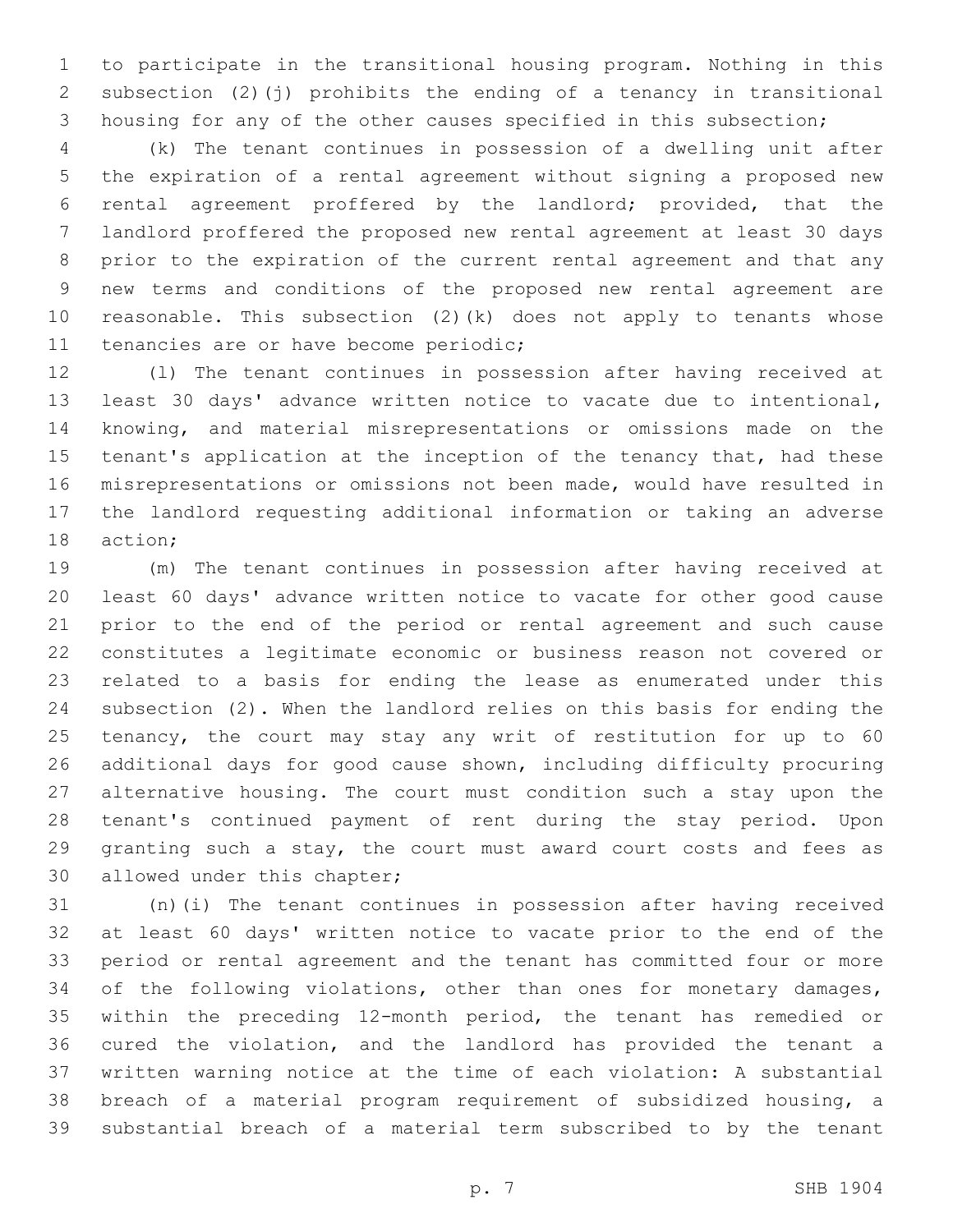- within the lease or rental agreement, or a substantial breach of a 2 tenant obligation imposed by law;
- (ii) Each written warning notice must:3
- (A) Specify the violation;4
- 

(B) Provide the tenant an opportunity to cure the violation;

 (C) State that the landlord may choose to end the tenancy at the end of the rental term if there are four violations within a 12-month 8 period preceding the end of the term; and

 (D) State that correcting the fourth or subsequent violation is 10 not a defense to the ending of the lease under this subsection;

11 (iii) The 60-day notice to vacate must:

 (A) State that the rental agreement will end upon the specified ending date for the rental term or upon a designated date not less 14 than 60 days after the delivery of the notice, whichever is later;

 (B) Specify the reason for ending the lease and supporting facts; 16 and

 (C) Be served to the tenant concurrent with or after the fourth 18 or subsequent written warning notice;

 (iv) The notice under this subsection must include all notices 20 supporting the basis of ending the lease;

 (v) Any notices asserted under this subsection must pertain to four or more separate incidents or occurrences; and

 (vi) This subsection (2)(n) does not absolve a landlord from demonstrating by admissible evidence that the four or more violations constituted breaches under (b) of this subsection at the time of the violation had the tenant not remedied or cured the violation;

 (o) The tenant continues in possession after having received at least 60 days' advance written notice to vacate prior to the end of the rental period or rental agreement if the tenant is required to register as a sex offender during the tenancy, or failed to disclose a requirement to register as a sex offender when required in the rental application or otherwise known to the property owner at the 33 beginning of the tenancy;

 (p) The tenant continues in possession after having received at least 20 days' advance written notice to vacate prior to the end of the rental period or rental agreement if the tenant has made unwanted sexual advances or other acts of sexual harassment directed at the property owner, property manager, property employee, or another tenant based on the person's race, gender, or other protected status in violation of any covenant or term in the lease.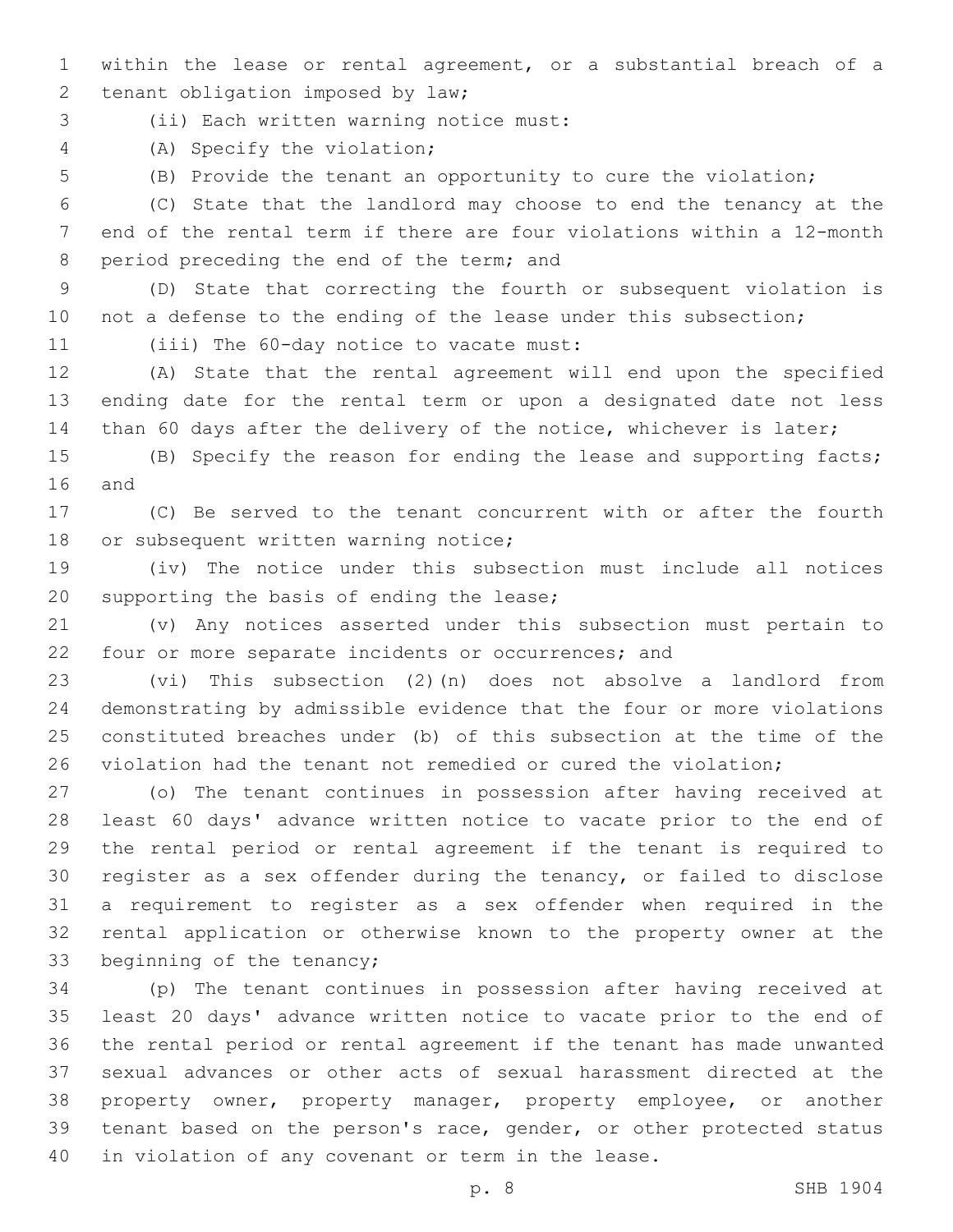(3) When a tenant has permanently vacated due to voluntary or involuntary events, other than by the ending of the tenancy by the landlord, a landlord must serve a notice to any remaining occupants who had coresided with the tenant at least six months prior to and up to the time the tenant permanently vacated, requiring the occupants to either apply to become a party to the rental agreement or vacate within 30 days of service of such notice. In processing any application from a remaining occupant under this subsection, the landlord may require the occupant to meet the same screening, background, and financial criteria as would any other prospective tenant to continue the tenancy. If the occupant fails to apply within 30 days of receipt of the notice in this subsection, or the application is denied for failure to meet the criteria, the landlord may commence an unlawful detainer action under this chapter. If an occupant becomes a party to the tenancy pursuant to this subsection, a landlord may not end the tenancy except as provided under subsection (2) of this section. This subsection does not apply to 18 tenants residing in subsidized housing.

 (4) A landlord who removes a tenant or causes a tenant to be removed from a dwelling in any way in violation of this section is liable to the tenant for wrongful eviction, and the tenant prevailing in such an action is entitled to the greater of their economic and noneconomic damages or three times the monthly rent of the dwelling at issue, and reasonable attorneys' fees and court costs.

 (5) Nothing in subsection (2)(d), (e), or (f) of this section permits a landlord to end a tenancy for a specified period before the completion of the term unless the landlord and the tenant mutually 28 consent, in writing, to ending the tenancy early and the tenant is 29 afforded at least 60 days to vacate.

 (6) All written notices required under subsection (2) of this 31 section must:

(a) Be served in a manner consistent with RCW 59.12.040; and

 (b) Identify the facts and circumstances known and available to the landlord at the time of the issuance of the notice that support the cause or causes with enough specificity so as to enable the tenant to respond and prepare a defense to any incidents alleged. The landlord may present additional facts and circumstances regarding the allegations within the notice if such evidence was unknown or unavailable at the time of the issuance of the notice.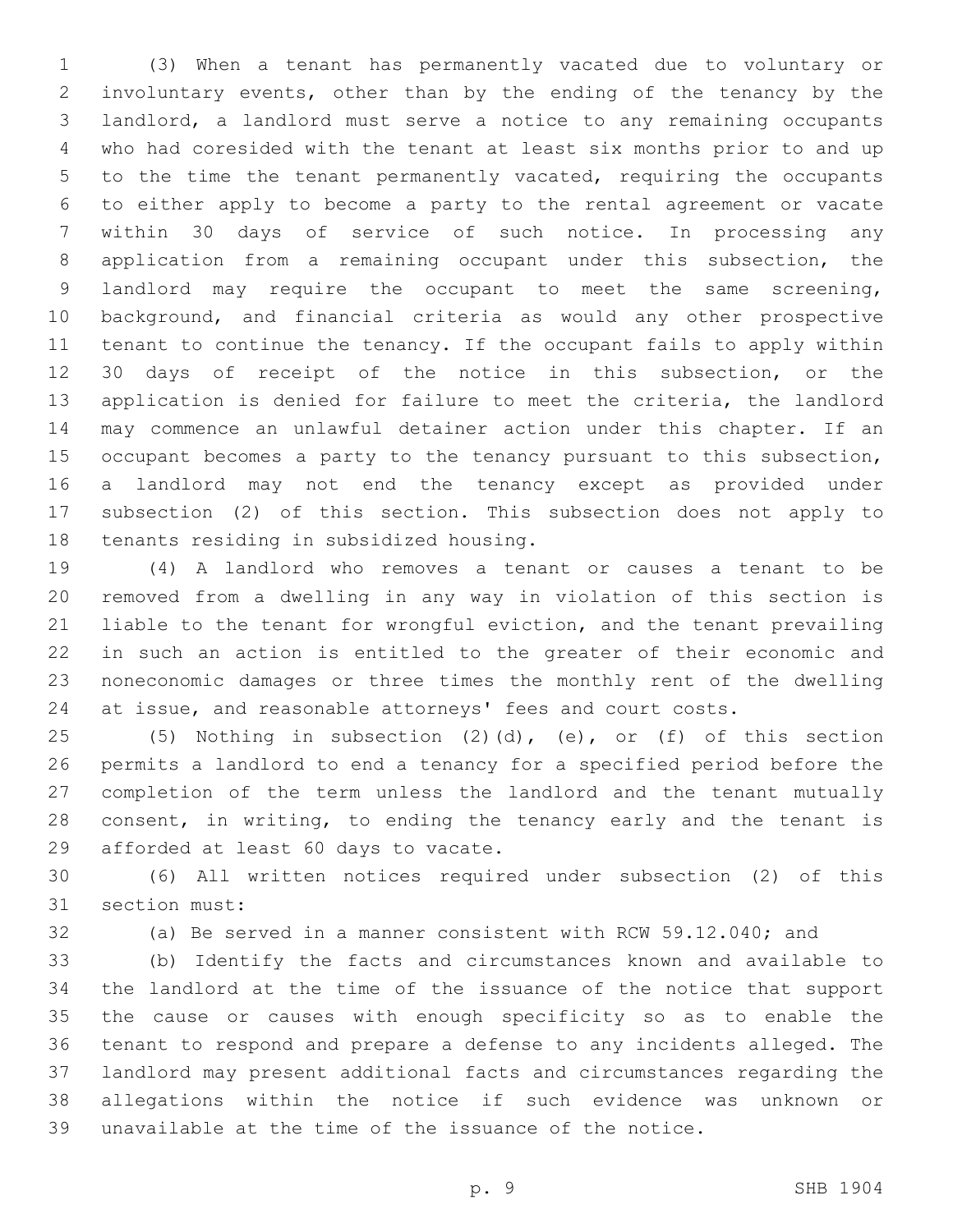**Sec. 4.** RCW 59.18.170 and 2020 c 177 s 1 are each amended to 2 read as follows:

 (1) If at any time during the tenancy the tenant fails to carry out the duties required by RCW 59.18.130 or 59.18.140, the landlord may, in addition to pursuit of remedies otherwise provided by law, give written notice to the tenant of said failure, which notice shall 7 specify the nature of the failure.

 (2) The landlord may not charge a late fee for rent that is paid within five days following its due date. If rent is more than five days past due, the landlord may charge late fees commencing from the 11 first day after the due date until paid. Late fees charged to a tenant for nonpayment of rent may not exceed \$75. Nothing in this subsection prohibits a landlord from serving a notice to pay or 14 vacate at any time after the rent becomes due.

 (3) When late fees may be assessed after rent becomes due, the tenant may propose that the date rent is due in the rental agreement be altered to a different due date of the month. The landlord shall agree to such a proposal if it is submitted in writing and the tenant can demonstrate that his or her primary source of income is a regular, monthly source of governmental assistance that is not received until after the date rent is due in the rental agreement. The proposed rent due date may not be more than five days after the date the rent is due in the rental agreement. Nothing in this subsection shall be construed to prevent a tenant from making a request for reasonable accommodation under federal, state, or local 26 law.

 **Sec. 5.** RCW 59.18.230 and 2021 c 212 s 5 and 2021 c 115 s 15 are 28 each reenacted and amended to read as follows:

 (1)(a) Any provision of a lease or other agreement, whether oral or written, whereby any section or subsection of this chapter is waived except as provided in RCW 59.18.360 and shall be deemed against public policy and shall be unenforceable. Such unenforceability shall not affect other provisions of the agreement 34 which can be given effect without them.

 (b) Any agreement, whether oral or written, between a landlord and tenant, or their representatives, and entered into pursuant to an unlawful detainer action under this chapter that requires the tenant to pay any amount in violation of RCW 59.18.283 or the statutory judgment amount limits under RCW 59.18.410 (1) or (2), or waives any

p. 10 SHB 1904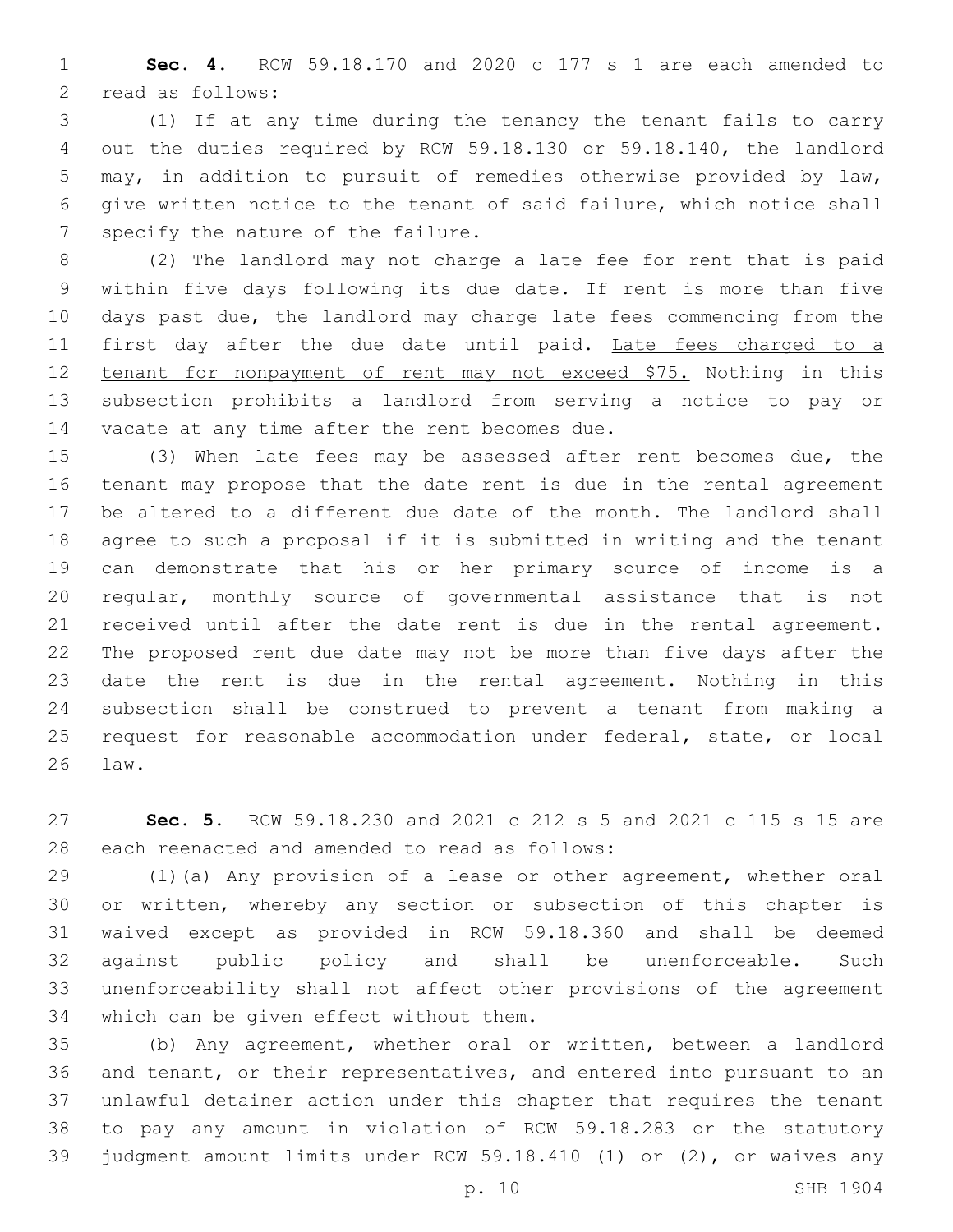rights of the tenant under RCW 59.18.410 or any other rights afforded under this chapter except as provided in RCW 59.18.360 is void and unenforceable. A landlord may not threaten a tenant with eviction for failure to pay nonpossessory charges limited under RCW 59.18.283.

(2) No rental agreement may provide that the tenant:

 (a) Agrees to waive or to forgo rights or remedies under this 7 chapter; or

 (b) Authorizes any person to confess judgment on a claim arising 9 out of the rental agreement; or

 (c) Agrees to pay the landlord's attorneys' fees, except as 11 authorized in this chapter; or

 (d) Agrees to the exculpation or limitation of any liability of the landlord arising under law or to indemnify the landlord for that 14 liability or the costs connected therewith; or

 (e) And landlord have agreed to a particular arbitrator at the 16 time the rental agreement is entered into; or

17 (f) Agrees to pay late fees in excess of \$75 or for rent that is paid within five days following its due date. If rent is more than five days past due, the landlord may charge late fees commencing from the first day after the due date until paid. Nothing in this subsection prohibits a landlord from serving a notice to pay or 22 vacate at any time after the rent becomes due.

 (3) A provision prohibited by subsection (2) of this section included in a rental agreement is unenforceable. If a landlord knowingly uses a rental agreement containing provisions known by him or her to be prohibited, the tenant may recover actual damages sustained by him or her, statutory damages not to exceed two times 28 the monthly rent charged for the unit, costs of suit, and reasonable 29 attorneys' fees.

 (4) The common law right of the landlord of distress for rent is hereby abolished for property covered by this chapter. Any provision in a rental agreement creating a lien upon the personal property of the tenant or authorizing a distress for rent is null and void and of no force and effect. Any landlord who takes or detains the personal property of a tenant without the specific written consent of the tenant to such incident of taking or detention, and who, after written demand by the tenant for the return of his or her personal property, refuses to return the same promptly shall be liable to the tenant for the value of the property retained, actual damages, and if the refusal is intentional, may also be liable for damages of up to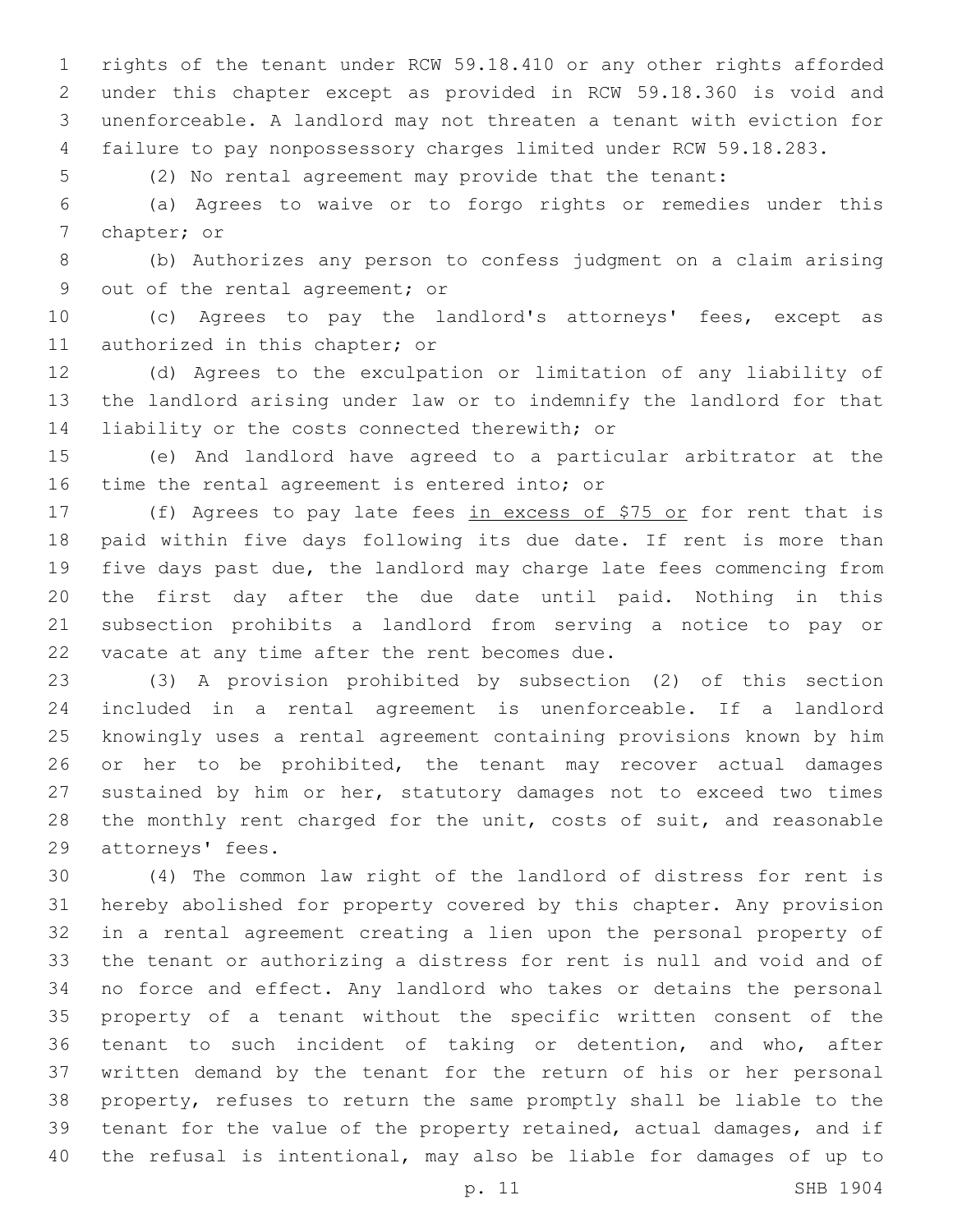\$500 per day but not to exceed \$5,000, for each day or part of a day that the tenant is deprived of his or her property. The prevailing party may recover his or her costs of suit and a reasonable 4 attorneys' fee.

 In any action, including actions pursuant to chapters 7.64 or 12.28 RCW, brought by a tenant or other person to recover possession of his or her personal property taken or detained by a landlord in violation of this section, the court, upon motion and after notice to the opposing parties, may waive or reduce any bond requirements where it appears to be to the satisfaction of the court that the moving party is proceeding in good faith and has, prima facie, a meritorious claim for immediate delivery or redelivery of said property.

 **Sec. 6.** RCW 59.20.090 and 2019 c 23 s 5 are each amended to read as follows:14

 (1) Unless otherwise agreed rental agreements shall be for a term of one year. Any rental agreement of whatever duration shall be 17 automatically renewed for the term of the original rental agreement, 18 unless a different specified term is agreed upon.

 (2) ((A)) Except as provided in subsection (4)(a) of this 20 section, a landlord seeking to increase the rent upon expiration of the term of a rental agreement of any duration shall notify the tenant in writing three months prior to the effective date of any 23 increase in rent.

 (3) A tenant shall notify the landlord in writing one month prior to the expiration of a rental agreement of an intention not to renew.

 (4)(a) A landlord may not increase the rent paid by a tenant in 27 an amount greater than four percent above the base rent without providing written notice between 180 and 220 days before the expiration of the rental agreement.

 (b) The notice must inform the tenant, in clear language, that because the landlord seeks to increase the rent paid by the tenant in 32 an amount greater than four percent above the base rent, pursuant to (a) of this subsection, the tenant may terminate the tenancy at any 34 point prior to the effective date of the increase by providing 45 35 days' notice and, in that case, shall only owe pro rata rent through the date upon which the tenant surrenders the premises.

 (c) If a landlord seeks to increase the amount of rent by more 38 than four percent, the tenant may terminate the tenancy at any point prior to the effective date of the increase by providing 45 days'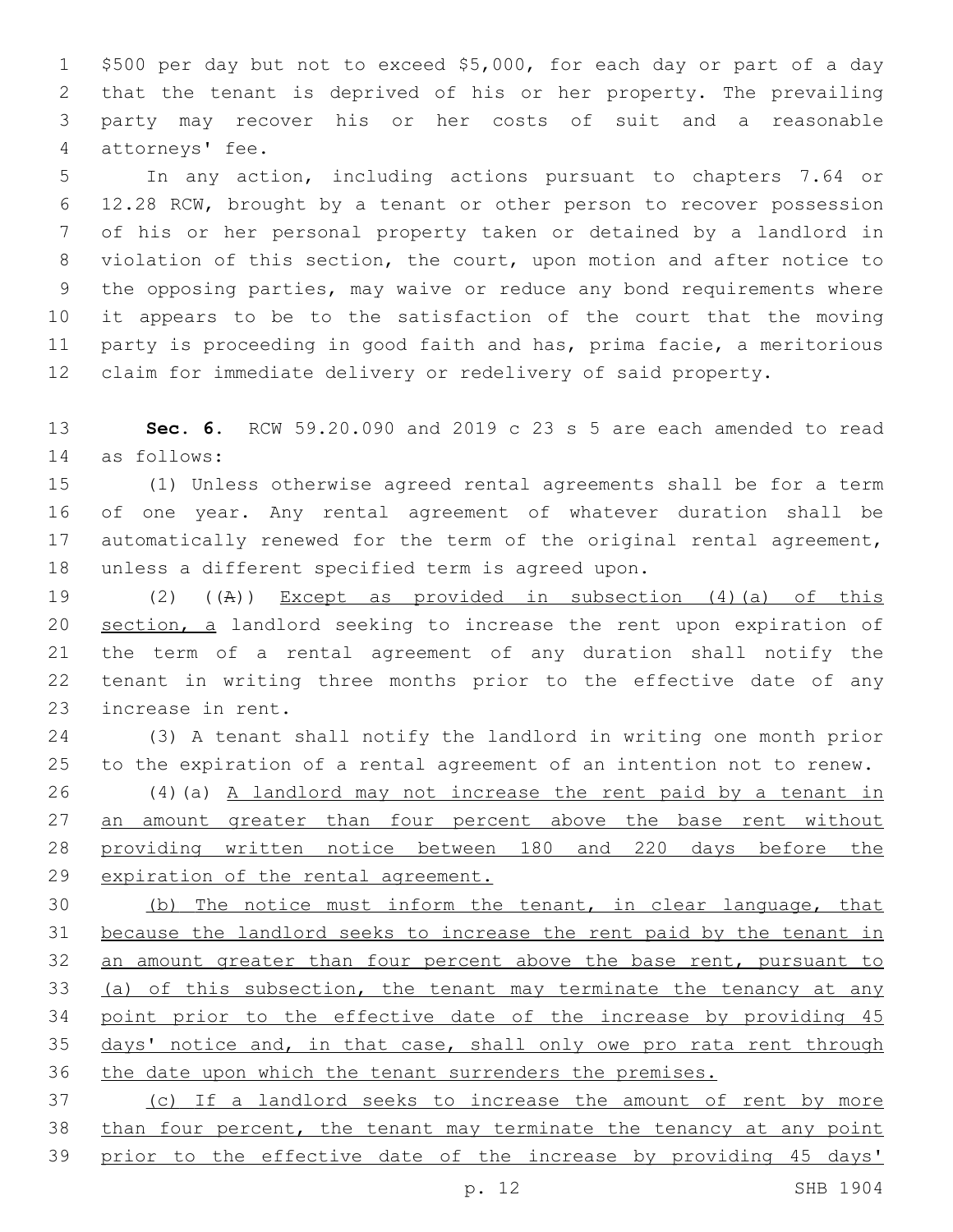1 notice and, in that case, shall only owe pro rata rent through the 2 date upon which the tenant surrenders the premises.

 (d) Any notice of an increase in the amount of rent under this subsection must be served in accordance with RCW 59.20.150.

 (e) A landlord may not charge a tenant for the service of any notice required by this subsection.

 (f) A landlord may not increase the rent an amount greater than four percent above the base rent except in accordance with this 9 subsection. A tenant who is charged rent in violation of this 10 subsection, and pays rent in excess of amounts permitted by this 11 subsection, shall have a cause of action against the landlord to 12 recover actual damages in the amount of the excess rent paid, 13 together with treble damages, costs, and reasonable attorneys' fees.

14 (g) For the purposes of this section, "base rent" means the lowest monthly or periodic rent paid by the tenant in the 12 months 16 preceding the date of the notice of rent increase. "Base rent" does not include amounts paid for utilities where such amounts are paid separately from rent and are based upon actual utility usage and the 19 amount billed by the utility company or service provider.

 (5)(a) The tenant may terminate the rental agreement upon thirty days written notice whenever a change in the location of the tenant's employment requires a change in his or her residence, and shall not be liable for rental following such termination unless after due diligence and reasonable effort the landlord is not able to rent the mobile home lot at a fair rental. If the landlord is not able to rent the lot, the tenant shall remain liable for the rental specified in the rental agreement until the lot is rented or the original term 28 ends.

 (b) Any tenant who is a member of the armed forces, including the national guard and armed forces reserves, or that tenant's spouse or dependent, may terminate a rental agreement with less than thirty days notice if the tenant receives permanent change of station or deployment orders which do not allow greater notice. The service member shall provide the landlord a copy of the official military orders or a signed letter from the service member's commanding officer confirming any of the following criteria are met:

 (i) The service member is required, pursuant to permanent change of station orders, to move thirty-five miles or more from the 39 location of the rental premises;